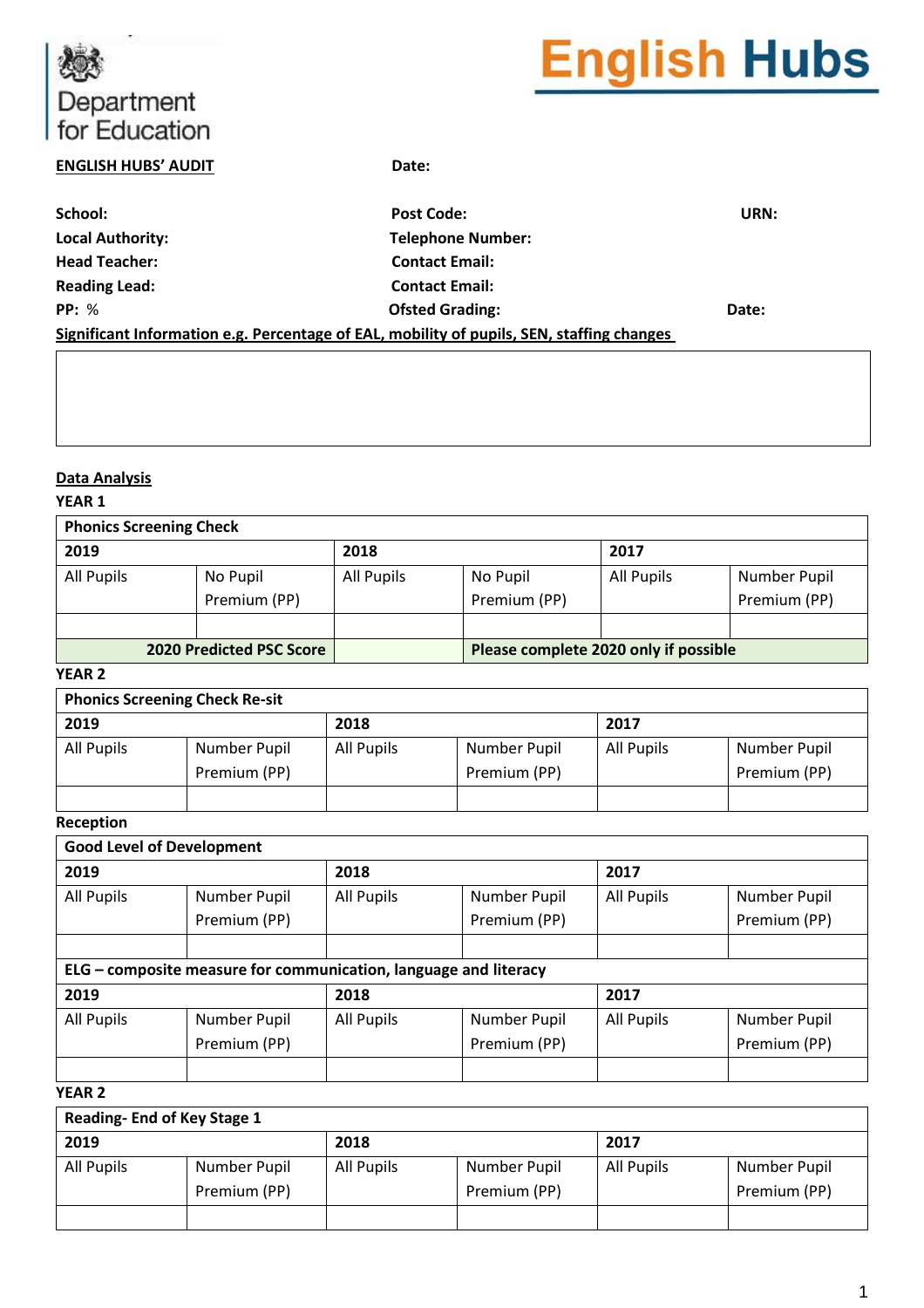**YEAR 6**

| <b>Reading-End of Key Stage 2</b> |                              |            |                              |            |                              |  |  |  |
|-----------------------------------|------------------------------|------------|------------------------------|------------|------------------------------|--|--|--|
| 2019                              |                              | 2018       |                              | 2017       |                              |  |  |  |
| All Pupils                        | Number Pupil<br>Premium (PP) | All Pupils | Number Pupil<br>Premium (PP) | All Pupils | Number Pupil<br>Premium (PP) |  |  |  |
|                                   |                              |            |                              |            |                              |  |  |  |

#### **ENGLISH HUBS' AUDIT**

Matched to EIF and Challenge Checklist

*A = strong; B = some development required; C = significant development required*

#### **A. Teach with fidelity to an SSP programme**

*'The school's phonics programme matches or exceeds the expectations of the national curriculum and the early learning goals. The school has clear expectations of pupils' phonics progress term-by-term, from Reception to Year 2.' SIH p87: 293*

|    | The leadership team ensure that:                                   | A | B | Comment |
|----|--------------------------------------------------------------------|---|---|---------|
| 1. | Sufficient time is given to teaching phonics, reading and writing  |   |   |         |
| 2. | All teachers and TAs teach the chosen SSP programme<br>confidently |   |   |         |
| 3. | There are clear term-by-term expectations of progress from         |   |   |         |
|    | Reception to Y2 and pace is maintained                             |   |   |         |
| 4. | Pupils' letter-sound knowledge and word reading is assessed        |   |   |         |
|    | every term /half term                                              |   |   |         |
|    | 5. The SSP programme is continued until for pupils until they read |   |   |         |
|    | fluently                                                           |   |   |         |
| 6. | Parents are informed of what is taught and how they could          |   |   |         |
|    | provide extra practice to develop fluency; how the school will     |   |   |         |
|    | provide extra practice to prevent serious problems developing.     |   |   |         |

#### **B. Make a strong start in Reception**

*'Reading, including the teaching of systematic, synthetic phonics, is taught from the beginning of Reception' SIH 2019*

|    | <b>Reception teachers:</b>                                                                                       | А | B | C | Comment |
|----|------------------------------------------------------------------------------------------------------------------|---|---|---|---------|
| 1. | Timetable daily SSP lessons from September                                                                       |   |   |   |         |
| 2. | Ensure that sufficient time is given to the teaching of phonics,<br>reading and writing                          |   |   |   |         |
| 3. | Follow the same SSP programme as Y1 and 2                                                                        |   |   |   |         |
| 4. | Identify pupils who are falling behind, in their first few weeks in<br>school                                    |   |   |   |         |
| 5. | Ensure extra practice matches the school's SSP programme                                                         |   |   |   |         |
| 6. | Ensure all pupils sit where they can see the teacher and<br>resources during SSP lessons                         |   |   |   |         |
| 7. | Set up frequent meetings to show parents how to help their<br>children practise reading sounds and words at home |   |   |   |         |

#### **C. Ensure cumulative progression of sounds and books**

*'The sequence of reading books shows a cumulative progression in phonics knowledge that is matched closely to the school's phonics programme. Teachers give pupils sufficient practice in reading and re-reading books that match the grapheme-phoneme correspondences they know, both at school and at home.' SIH p87: 293*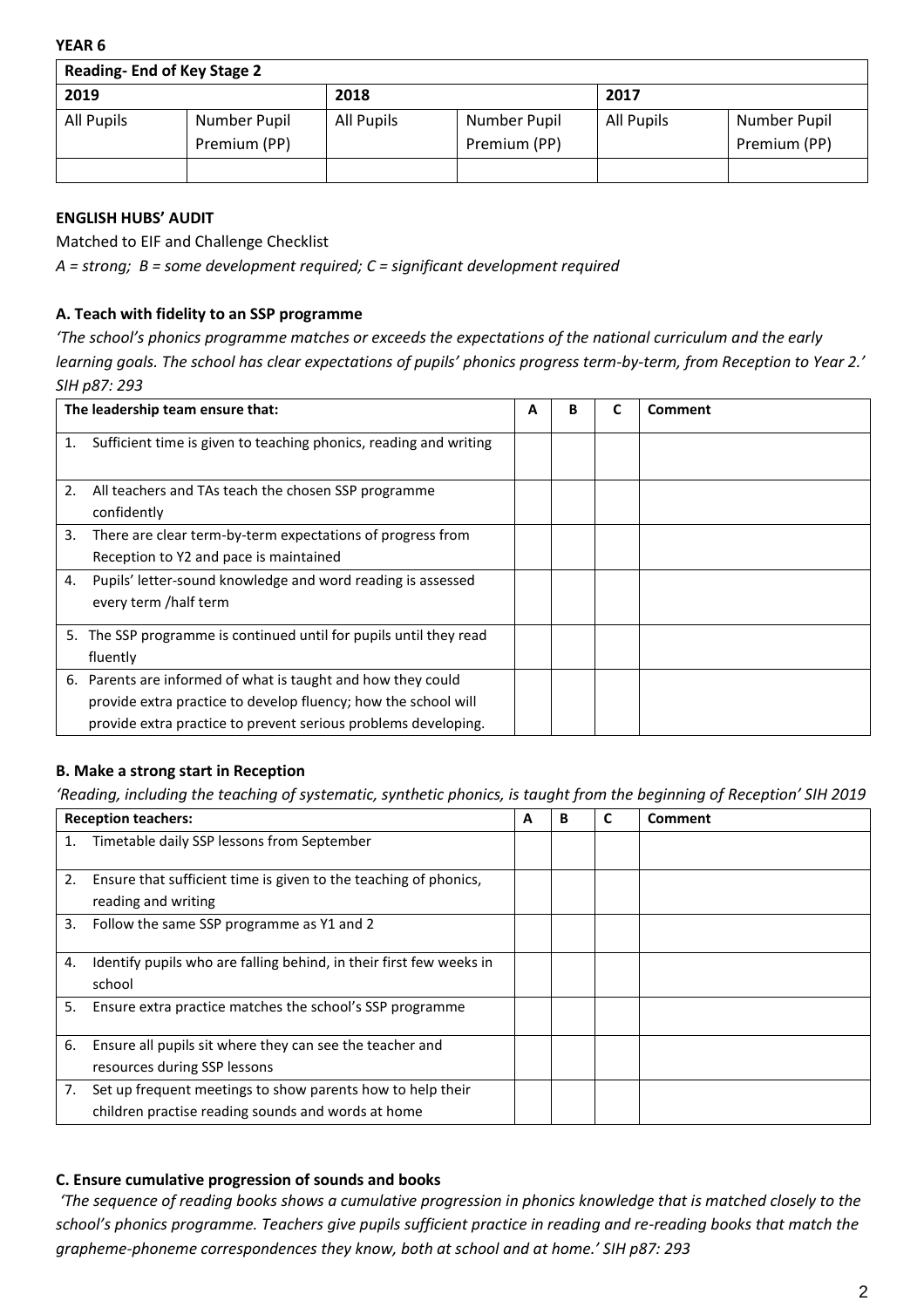|    | The leadership team ensure that:                                 | A | в | C | Comment |
|----|------------------------------------------------------------------|---|---|---|---------|
| 1. | Decodable reading books are organised in the given sequence in   |   |   |   |         |
|    | their chosen SSP programme i.e. reading books build letter-      |   |   |   |         |
|    | sound correspondences cumulatively. (Books are not sorted by     |   |   |   |         |
|    | traditional 'Book-Banding' criteria based on a mix of methods)   |   |   |   |         |
| 2. | Pupils are not asked to read books that require them to guess    |   |   |   |         |
|    | words or deduce meaning from pictures, grammar or context        |   |   |   |         |
|    | clues, or taught words using whole word recognition              |   |   |   |         |
| 3. | Pupils re-read these texts/books at school and home to build     |   |   |   |         |
|    | fluency                                                          |   |   |   |         |
| 4. | Pupils continue to read books in a progressive sequence until    |   |   |   |         |
|    | they can decode unfamiliar words confidently                     |   |   |   |         |
| 5. | Parents know how to increase their children's fluency in reading |   |   |   |         |
|    | sounds, words and books                                          |   |   |   |         |
| 6. | Parents understand the difference between stories to share and   |   |   |   |         |
|    | stories that children read aloud                                 |   |   |   |         |

## **D. Build a team of expert reading teachers**

*'The school has developed sufficient expertise in the teaching of phonics and reading.' SIH p87: 293*

|    | The reading leader:                                                | А | В | Comment |
|----|--------------------------------------------------------------------|---|---|---------|
| 1. | Has expertise in teaching phonics                                  |   |   |         |
| 2. | Has dedicated time to fulfil the role                              |   |   |         |
| 3. | Ensures all grades of leadership, teachers and teaching assistants |   |   |         |
|    | attend the SSP provider's training                                 |   |   |         |
| 4. | Ensures that SSP training is provided for new staff                |   |   |         |
| 5. | Practises with and coaches reading teachers and TAs frequently     |   |   |         |
| 6. | Coaches reading teachers who support pupils who have fallen        |   |   |         |
|    | behind.                                                            |   |   |         |
| 7. | Organises regular progress meetings                                |   |   |         |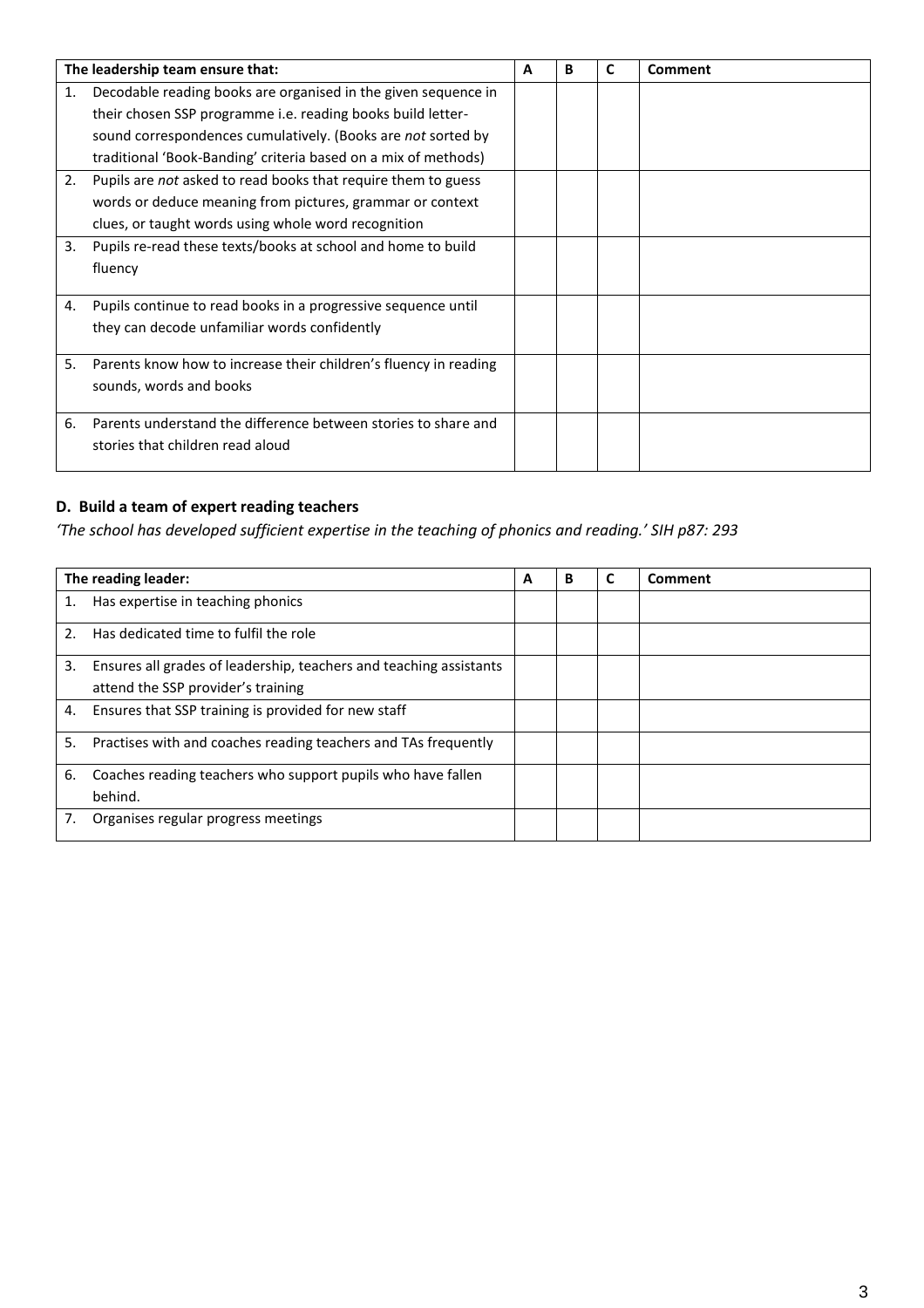#### **E. Reach the lowest 20% pupils**

'The ongoing assessment of pupils' phonics progress is sufficiently frequent and detailed to identify any pupil who is *falling behind the programme's pace. If they do fall behind, targeted support is given immediately.*' *SIH p87: 293*

|    | The headteacher and reading leader:                                 | А | В | C | Comment |
|----|---------------------------------------------------------------------|---|---|---|---------|
| 1. | Ensures SSP lessons are of the highest standard to reduce the       |   |   |   |         |
|    | number of pupils who need extra support                             |   |   |   |         |
| 2. | Uses the programme's SSP assessment to identify immediately         |   |   |   |         |
|    | pupils falling behind                                               |   |   |   |         |
| 3. | Organises extra daily practice for pupils falling behind, following |   |   |   |         |
|    | the school's SSP programme                                          |   |   |   |         |
| 4. | Provides regular CPD for teachers to support pupils falling behind  |   |   |   |         |
| 5. | Fast tracks late-entry pupils                                       |   |   |   |         |
| 6. | Engages the support of parents, where appropriate                   |   |   |   |         |

#### **F. Build talking and listening into all activities across the whole day**

(Not EIF)

*'High quality adult-child interactions are important and sometimes described as talking* with *children rather than just talking* to *children. Adults have a vital role to play in modelling effective language and communication.' EEF Preparing for Literacy, June 2018*

| <b>Teachers</b><br>A                                                |  | В | Comment |
|---------------------------------------------------------------------|--|---|---------|
| Identify pupils with delayed language and organise frequent         |  |   |         |
| one-to-one and small group discussion.                              |  |   |         |
| Teach pupils to follow expectations for discussion including:       |  |   |         |
| listening behaviours; routines for talking with a partner; routines |  |   |         |
| for giving feedback to the group.                                   |  |   |         |

#### **G. Develop pupils' listening comprehension and language by reading aloud and talking about stories, poems and non-fiction books**

*'Stories, poems, rhymes and non-fiction are chosen for reading to develop pupils' vocabulary, language comprehension and love of reading. Pupils are familiar with and enjoy listening to a wide range of stories, poems, rhymes and non-fiction.' SIH p87: 293*

| <b>Teachers</b> |                                                                  | А |  | Comment |
|-----------------|------------------------------------------------------------------|---|--|---------|
|                 | Timetable a daily 20-minute storytime                            |   |  |         |
|                 | Read aloud quality stories, re-reading and talking about them to |   |  |         |
|                 | build familiarity and understanding                              |   |  |         |
|                 | Organise appealing book corners                                  |   |  |         |
| 4.              | Show parents how to read aloud and talk about stories with their |   |  |         |
|                 | children and send home quality books                             |   |  |         |